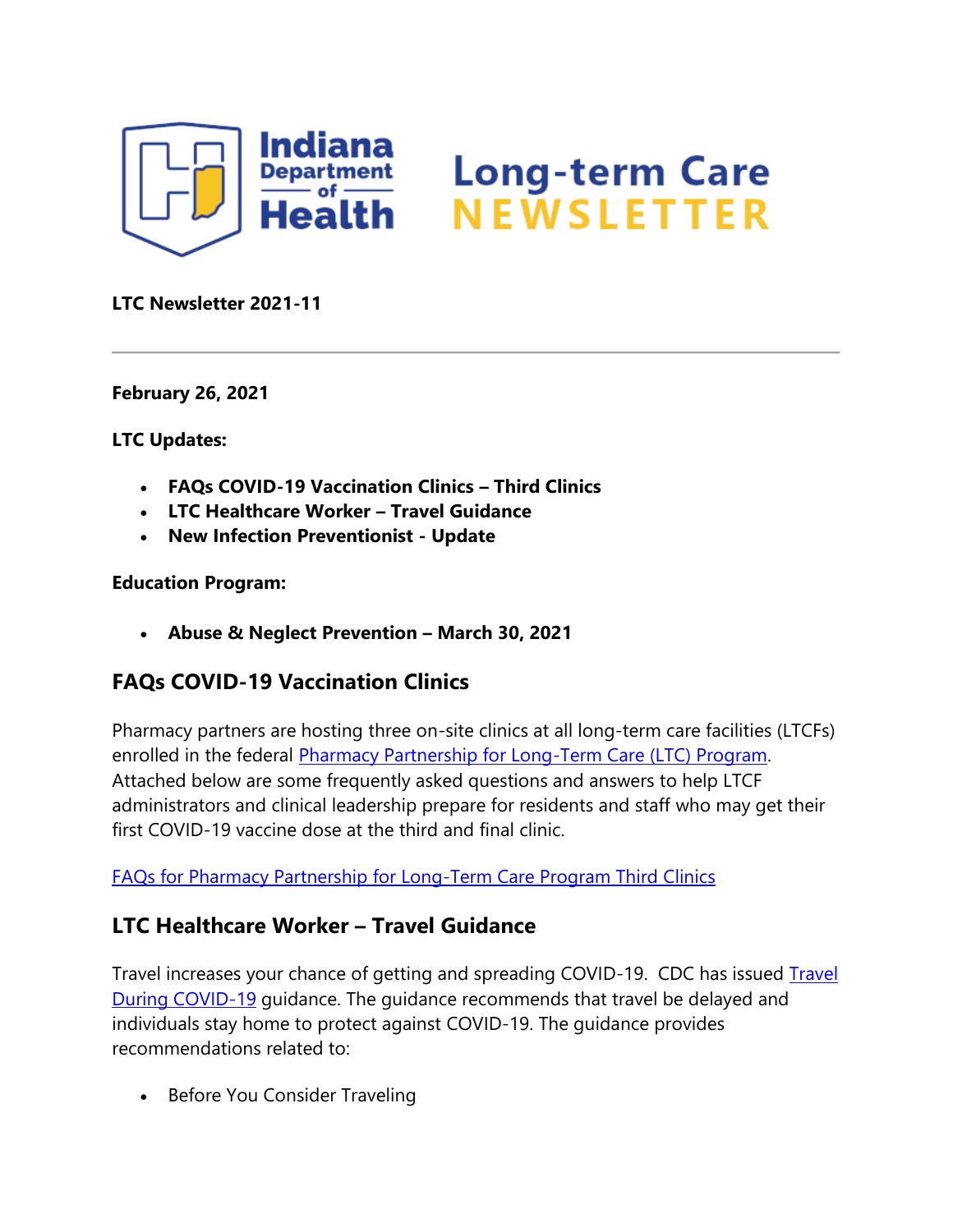- If You Must Travel
- Get Tested Before & After Travel
- Check Travel Restrictions
- After You Travel
- Considerations for Types of Travel
- Considerations for Staying with Family or Friends
- Tips to Avoid Getting & Spreading COVID-19 in Common Travel Situations

### Indiana Department of Health Travel Guidance – Healthcare Workers

Indiana healthcare workers that have been fully vaccinated or are COVID recovered within the 90-day post recovery period **prior to traveling** are not required to quarantine upon return.

COVID Recovered definition:

• Has met the CDC symptom-based strategy guidance for Discontinuation of Transmission Based Precautions of Patients with SARS-CoV-2 infections. (at least 10-20 days has passed since symptoms first appeared, dependent on level of illness mild to severe, **and** 24 hours fever free. The COVID-19 recovered window 90 days after the day the first symptoms occurred.

Fully Vaccinated definition:

- 14 days after second shot in a two-shot series (e.g., Pfizer, Moderna)
- 14 days after a single shot in a one-shot series (e.g., Johnson & Johnson)

#### **CDC recommends Getting Tested and Stay Home after travel if not fully vaccinated:**

- [Get tested](https://lnks.gd/l/eyJhbGciOiJIUzI1NiJ9.eyJidWxsZXRpbl9saW5rX2lkIjoxMDMsInVyaSI6ImJwMjpjbGljayIsImJ1bGxldGluX2lkIjoiMjAyMTAyMjYuMzYwMzQzODEiLCJ1cmwiOiJodHRwczovL3d3dy5jZGMuZ292L2Nvcm9uYXZpcnVzLzIwMTktbmNvdi90cmF2ZWxlcnMvdGVzdGluZy1haXItdHJhdmVsLmh0bWwifQ.tSIBK6n0ihZ5CFq_OUgYAap8EY4rfsrYSiZGJJBKAwA/s/1439130268/br/98421736408-l) with a [viral test](https://lnks.gd/l/eyJhbGciOiJIUzI1NiJ9.eyJidWxsZXRpbl9saW5rX2lkIjoxMDQsInVyaSI6ImJwMjpjbGljayIsImJ1bGxldGluX2lkIjoiMjAyMTAyMjYuMzYwMzQzODEiLCJ1cmwiOiJodHRwczovL3d3dy5jZGMuZ292L2Nvcm9uYXZpcnVzLzIwMTktbmNvdi90ZXN0aW5nL2RpYWdub3N0aWMtdGVzdGluZy5odG1sIn0.FNscrwEE5SDkbLe0CyZnTu2vTX51rt2NVaIRc3Zv1-U/s/1439130268/br/98421736408-l) 3-5 days after travel **AND** stay home and selfquarantine for a full 7 days after travel.
	- $\circ$  Even if you test negative, stay home and self-quarantine for the full 7 days.
	- o If your test is positive, *isolate* yourself to protect others from getting infected.
- If you don't get tested, stay home and self-quarantine for 10 days after travel.
- Avoid being around people who are at [increased risk for severe illness](https://lnks.gd/l/eyJhbGciOiJIUzI1NiJ9.eyJidWxsZXRpbl9saW5rX2lkIjoxMDYsInVyaSI6ImJwMjpjbGljayIsImJ1bGxldGluX2lkIjoiMjAyMTAyMjYuMzYwMzQzODEiLCJ1cmwiOiJodHRwczovL3d3dy5jZGMuZ292L2Nvcm9uYXZpcnVzLzIwMTktbmNvdi9uZWVkLWV4dHJhLXByZWNhdXRpb25zL2luZGV4Lmh0bWwifQ.c_DLuK6t0niU0HW1h3ACh9YADG_NohaDgGhK5mxSG2k/s/1439130268/br/98421736408-l) for 14 days, whether you get tested or not.

#### [LTC Healthcare Worker](https://lnks.gd/l/eyJhbGciOiJIUzI1NiJ9.eyJidWxsZXRpbl9saW5rX2lkIjoxMDcsInVyaSI6ImJwMjpjbGljayIsImJ1bGxldGluX2lkIjoiMjAyMTAyMjYuMzYwMzQzODEiLCJ1cmwiOiJodHRwczovL2NvbnRlbnQuZ292ZGVsaXZlcnkuY29tL2F0dGFjaG1lbnRzL0lOU0RILzIwMjEvMDIvMjYvZmlsZV9hdHRhY2htZW50cy8xNzA3MzU0L1RyYXZlbCUyMEd1aWRhbmNlJTIwMi4yNS4yMDIxLiUyMDAxLmRvY3gifQ.dynrhGLx3xh9p3OOfwXLhkFK5FzcZ33XezG5WkHZXW8/s/1439130268/br/98421736408-l) – Travel Guidance

# **Indiana Infection Preventionist - Update**